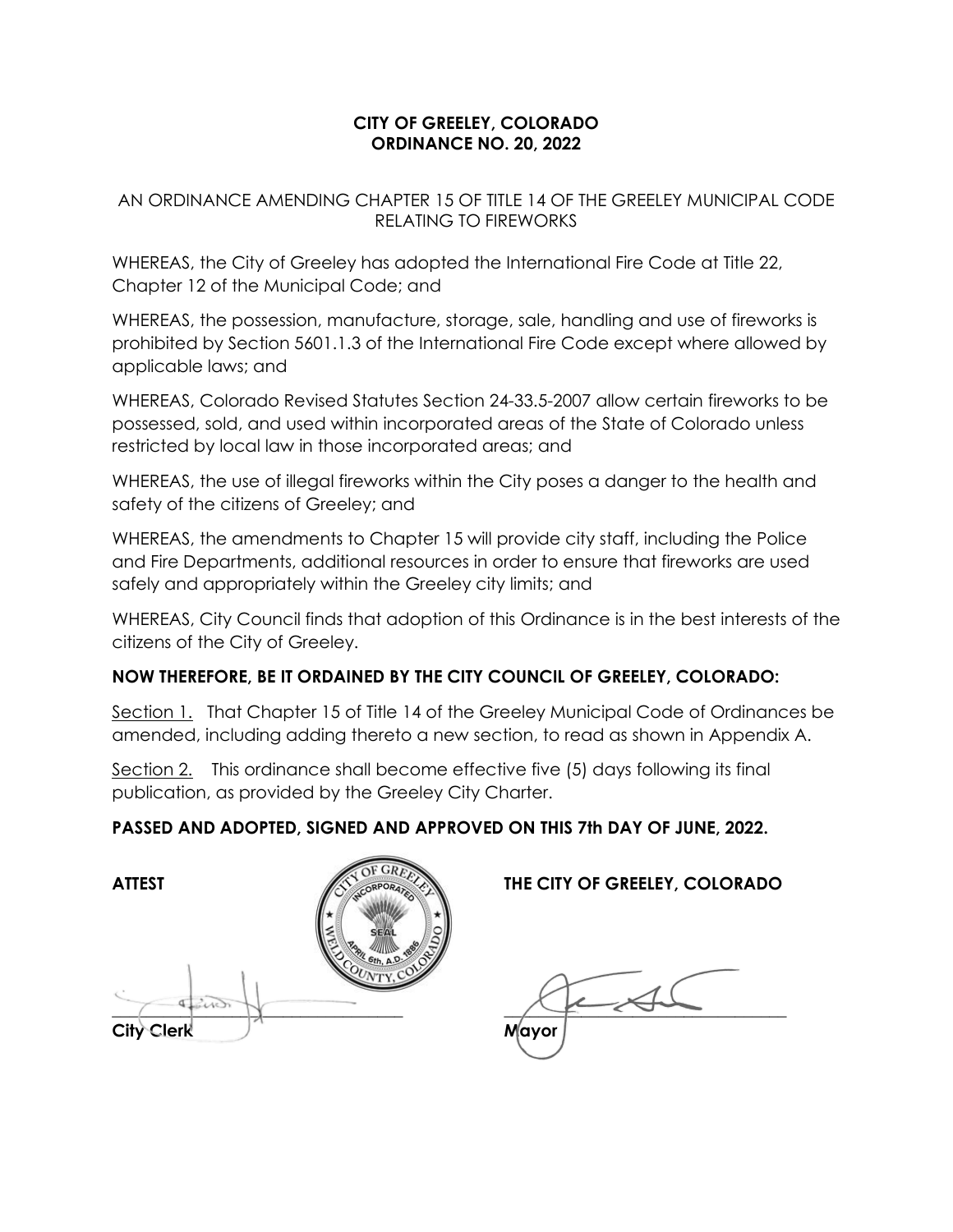# *APPENDIX A*

#### AN ORDINANCE AMENDING CHAPTER 15 OF TITLE 14 OF THE GREELEY MUNICIPAL CODE RELATING TO FIREWORKS

Section 1: That Chapter 15, Fireworks, of Title 14, Criminal Conduct and Offenses, be amended, including adding thereto a new section, to read as follows:

Sec. 14-481. Manufacture, sale, use or possession of fireworks.

(a) Pursuant to section 5601.1.3 of the International Fire Code, as adopted by the city at section 22-454, the possession, storage, sale, handling and use of fireworks is illegal except as set forth herein.

(b1) The fire department may adopt reasonable rules and regulations for the granting of permits for supervised public displays of fireworks and retail sale of fireworks within the city.

 $\left\{\frac{11}{11} \right\}$  a. Such permits may be granted upon application to the fire department.

 $\frac{2}{2}$  b. The department may prescribe reasonable requirements for the issuance of such permits, including, but not limited to, a reasonable fee for such permits, the posting of an appropriate bond, limitation as to the type of fireworks displayed, time and location of such display, requirements concerning the licensure or certification of the operator of the display and disposal of unused fireworks.

 $\left\{\epsilon\right\}$  c. Permits issued by the fire department for a public display of fireworks within the city must be reviewed and approved in writing by the chief of police or designee. No permit issued by the fire department shall be valid in the absence of the written approval thereof by the chief of police or designee.

(d2) Permissible fireworks may be possessed, stored, sold, handled and used within the city by any individual age 16 years and older.

(3) Permissible fireworks may be possessed and used within the city by an individual under the age of 16 years, if the individual is under adult supervision.

Sec. 14-482. Knowingly provide private property for possession or use of illegal fireworks. No one who owns, rents, leases or controls private property shall knowingly allow any person to possess or use fireworks, except for permissible fireworks as allowed in sec. 14- 481, anywhere on said property.

Sec. 14-4823. Penalty.

(a) Any person who violates this chapter commits a misdemeanor infraction offense and shall be fined not less than \$1000, plus any additional penalties assessed pursuant to punished as provided in chapter 9 of title 1 of this Code.

(b) Up to \$500 of the fine on a first violation may be suspended if the guilty party completes a city-sponsored or city-approved fire safety course, within 91 days following sentencing. The guilty party is responsible for any registration fees.